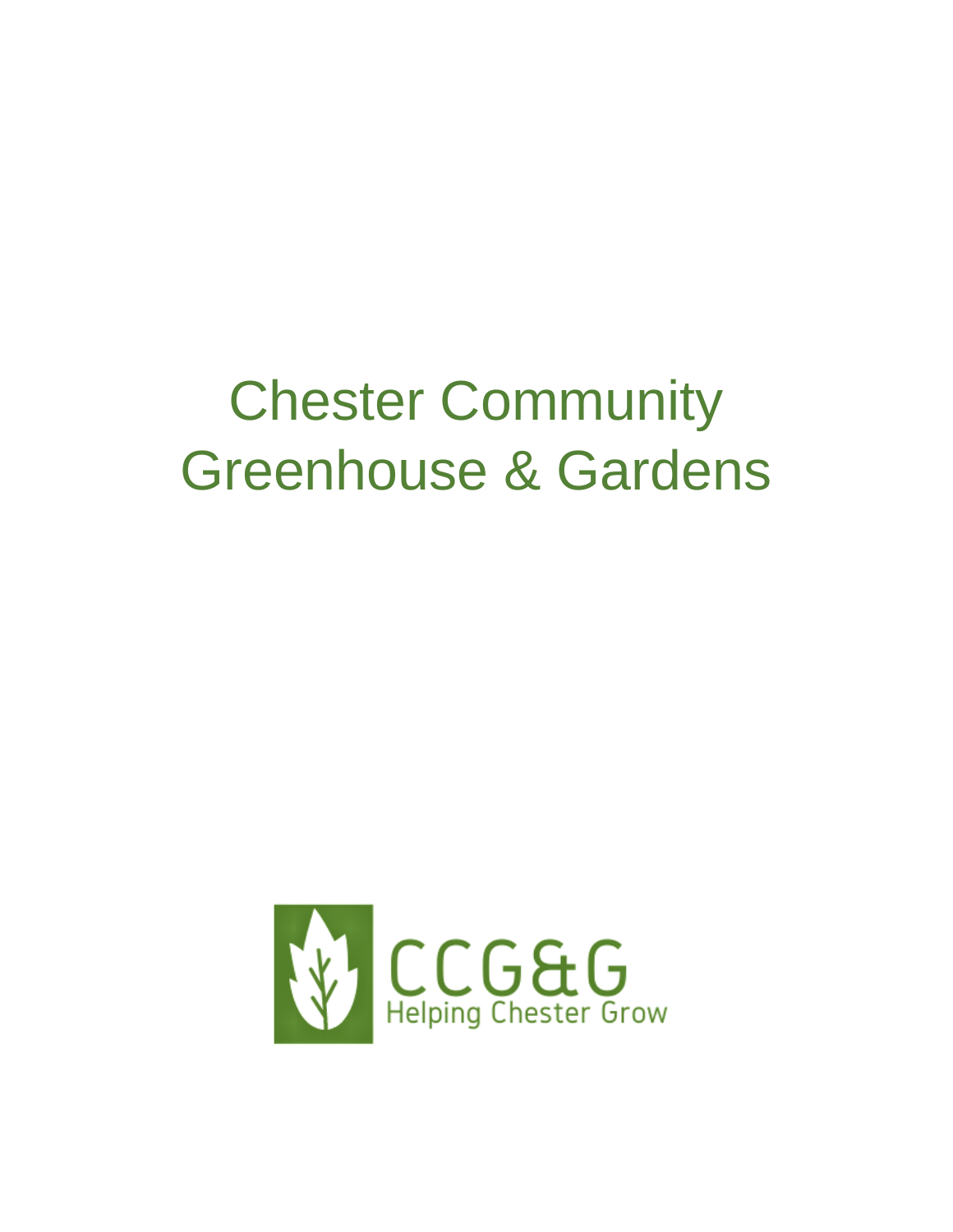## **Background**

The inspiration for a community greenhouse was an exchange of ideas about food security during online meetings of gardening enthusiasts during the early stages of the pandemic. The idea quickly gained momentum and a group decision was made to pursue the idea of bringing a community greenhouse to Chester.

At first the group envisioned raising money to purchase a modest greenhouse kit. In the early summer of 2020, an amazing opportunity presented itself. The group became aware of an historic Lord & Burnham greenhouse on the grounds of the Walpole, NH Village School. The contractor doing the work offered to donate the greenhouse if the group would agree to take possession of it within fourteen days.

The group hired an expert on Lord & Burnham greenhouses from Boston to come to Walpole and inspect the structure before it was dismantled. The expert confirmed that the greenhouse was structurally sound and was a unique and beautiful example of early galvanized steel and cast-iron greenhouses from the early to mid-20<sup>th</sup> century. He further confirmed that the original clear glass panels had been replaced by polycarbonate plastic panels, but a restoration could be done to return the greenhouse to its original condition and that modern energyefficient glazing could be added if an engineering study determined it compatible with the original structure.



The group accepted the donation of the greenhouse and oversaw its disassembly and transportation to a donated storage site in Chester.

The heavy steel greenhouse components were unloaded in Chester, over the course of several days, by a group of enthusiastic volunteers who answered phone and social media calls for assistance.

**Volunteers unloading greenhouse frame in Chester.**

The fees for transporting the greenhouse from Walpole to Chester were temporarily financed by members of the group.

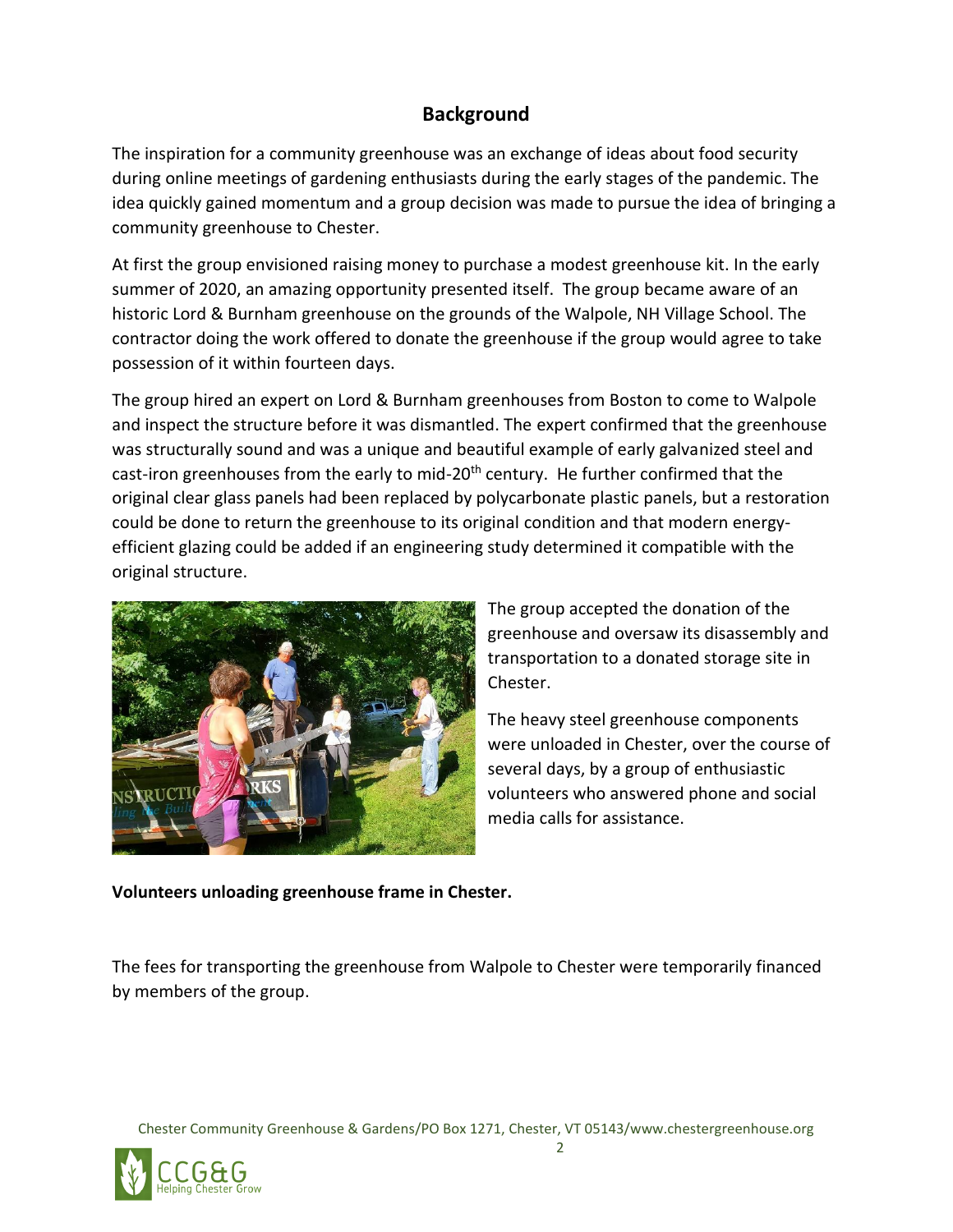# **The Greenhouse**



The group confirmed that the greenhouse was built in 1936, designed and manufactured by Lord & Burnham. It is 100' long and 32' wide. It is both remarkably functional and beautifully ornate. Rows of side vent windows run nearly the 100' length of the greenhouse operated by a system of iron wheels and gears. Roof vents are opened and closed using a manual chain driven device.

**Vent window mechanism, before disassembly, July 2020.**

The group located a photo (below) of the greenhouse taken in 1940 by Dale Woodward, the grandson of Herman and Alice Woodward, the couple who originally erected the greenhouse to serve as the centerpiece of the commercial Woodward nursery.

Dale Woodward, who still lives in Walpole, enthusiastically supports the relocation and restoration of the greenhouse to Chester and has offered to share stories of the early greenhouse owners and workers as part of a presentation once the greenhouse is operational.



**The greenhouse in its original location in Walpole, NH.**

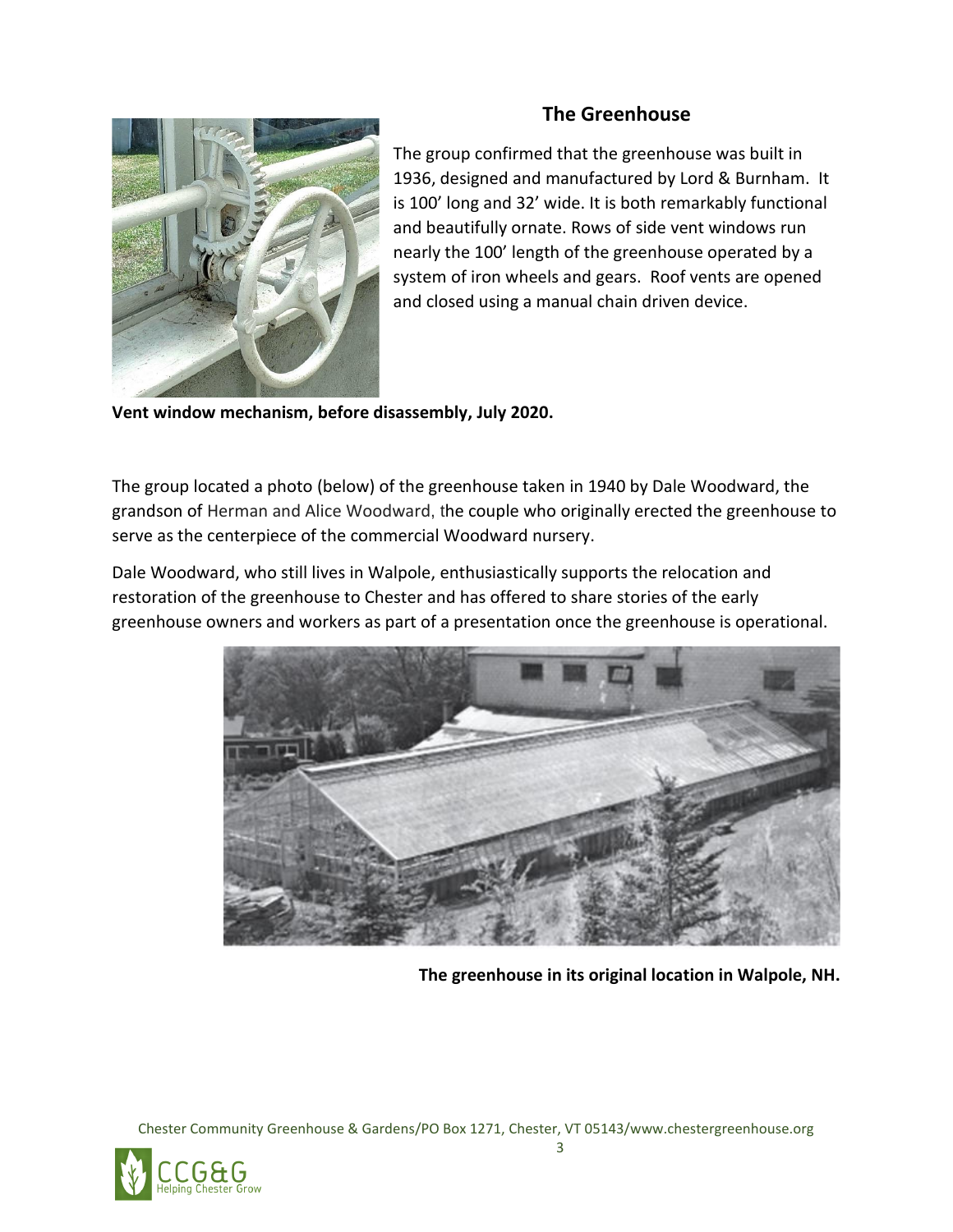Lord & Burnham designed and manufactured some of the world's most extraordinary greenhouses, including those at the New York Botanical Gardens and the Phipps Conservatory and Botanical Gardens in Pittsburgh.

The provenance of the Walpole greenhouse adds weight to its value as a potential architectural feature of the Chester landscape.



**Lord & Burnham Greenhouse at the Golden Gate Conservatory of Flowers in San Francisco.**

The group has confirmed that the original plans and drawings for the Walpole greenhouse are on file at the New York Botanical Gardens.

Because the Botanical Gardens archives are closed due to the Pandemic, we are waiting to retrieve those plans both to have an historical record of the unique structure but also to inform an engineering assessment that will determine what type of glazing could be applied to the structure to optimize its efficiency.

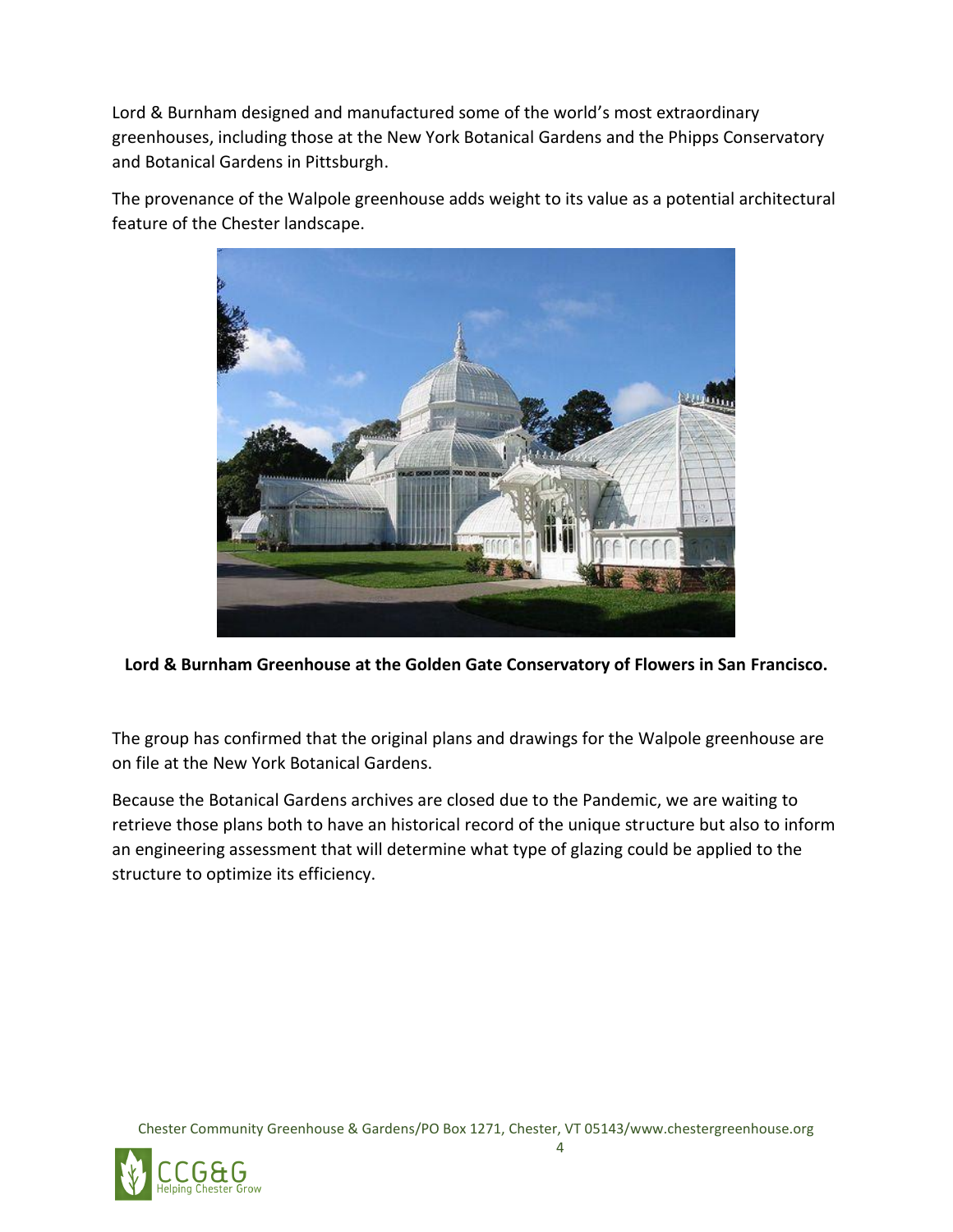# **The Group**

Starting as an informal group of area residents interested in gardening, food security and climate change, Chester Community Greenhouse & Gardens became a Vermont Non-Profit Corporation in July of 2020, thanks to the generous assistance of Chester attorney Bill Dakin.

In October of 2020, the organization was granted full non-profit status under Internal Revenue Code (IRC) Section 501(C)3. The IRS has further designated Chester Community Greenhouse & Gardens a Public Charity.

Assistance in filing for IRS non-profit status was generously provided by Ron Theisen of Fisher Financial Advisors, LLC of Chester.

#### **Mission Statement**

*Chester Community Greenhouse & Gardens is a non-profit, all volunteer community group committed to establishing, maintaining, and administering a community greenhouse in which the residents of Chester, VT can grow vegetables, herbs, and flowers in a healthy, safe, accessible, and supportive environment. Chester Community Greenhouse and Gardens will work to align the greenhouse and its programs with efforts to address local food production, food security, holistic health, climate change, sustainability, education, access for seniors and those with disabilities, environmentally compatible economic development, and the overall quality of life of the residents of Chester.*

#### **Grants and Fundraising**

The organization has received modest grants from the *Windham Foundation* and the *Vermont Community Foundation*, along with private donations that have allowed the project to move forward.

The organization continues to actively fundraise through its website: [www.chestergreenhouse.org](http://www.chestergreenhouse.org/) accepting donations through *PayPal*, credit cards and direct mail. A recent seed money campaign was successfully run via social media and email outreach.

The organization is working with the *Vermont Community Garden Network*, which is assisting in the development of operational documentation and ongoing fundraising. The organization is also discussing collaborative grant applications in partnership with *Edible Brattleboro.*

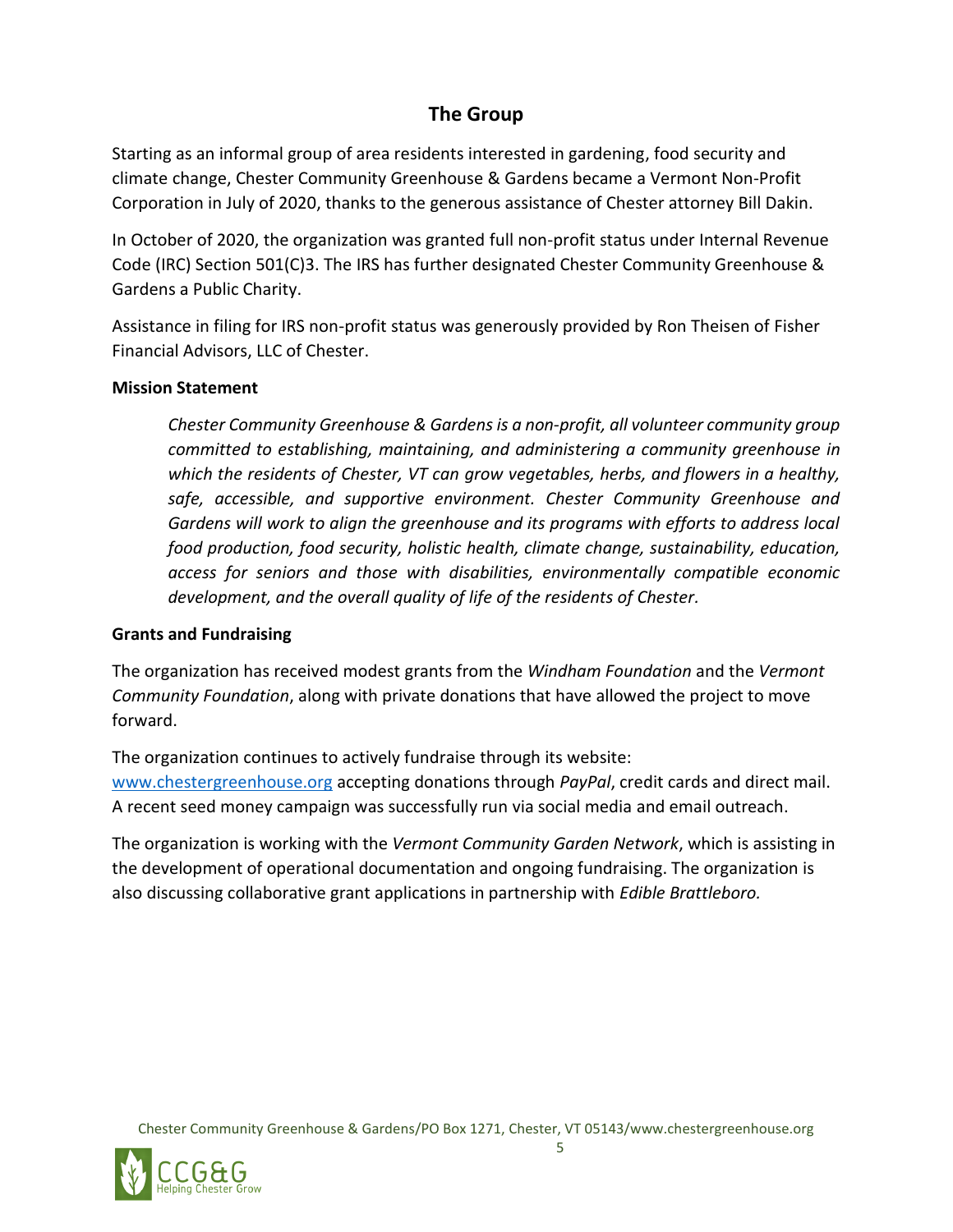#### **Board of Directors**

Chester Community Greenhouse & Gardens has a five-person Board of Directors. They are listed below, along with their title and the expertise they bring to the project:

- **Cheryl Joy Lipton**/Director and President (Resident of Chester) Ecology, organic growing, landscape design, sustainable living, community planning, solar energy.
- **Melody Reed**/Director and Secretary (Resident of Chester) Organic growing, community building, climate science, solar energy, grant writing.
- **Robert Nied**/Director and Acting Treasurer (Resident of Chester) Greenhouse growing, organic gardening, community planning, zoning and flood plain administration, largescale project and budget management, non-profit administration, grant writing.
- **Luna Burkland**/Director (Resident of Chester/Student at GMUHS) youth engagement, climate science and composting.
- **Tim Roper**/Director (Resident of Chester) organizational leadership, solar energy, community planning.

#### **Special Advisor**

**Lisa Holderness**/Educator – (Resident of Guilford, VT/teaches in Chester) GMUSD STEAM Coordinator, twenty-two years of experience in greenhouse growing, siting and management, farm to school connections.

#### **Consultants**

- **Bill Orlando**/Lord & Burnham greenhouse expert (Resident of Massachusetts) Specialist in the restorations and re-glazing of institutional and estate greenhouses dating back to the early 1900's.
- **Mark Ward**/ Lord Burnham Greenhouse Expert (Resident of Massachusetts) Specialist in restoring old greenhouses and building new greenhouses, using recycled materials.
- **Hal Kuhns**/greenhouse builder (Resident of Guilford, VT) Owner of Hawk of All Trades, Experienced greenhouse builder having previously collaborated with Mark Ward on greenhouse restoration projects.

All board members and advisors are unpaid volunteers. Consultants either have, or will be, compensated as the project moves forward.

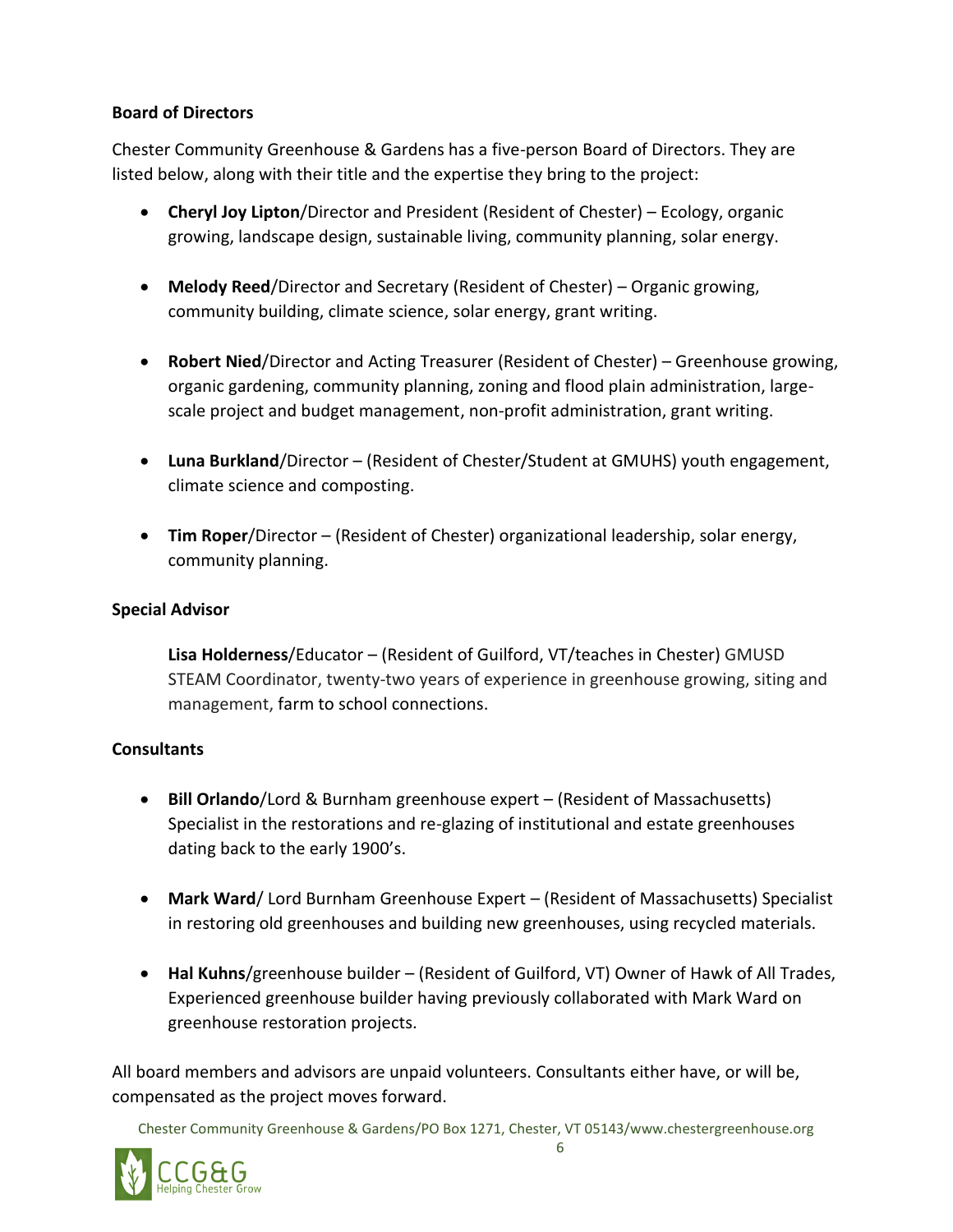# **The Project**

The conceptual project includes the restored Lord & Burnham greenhouse as a place for area residents to explore multi-season growing of vegetables, flowers, and herbs within allocated planting beds. At least part of the greenhouse will be accessible to anyone with physical limitations or disabilities. Additional exterior garden plots would be considered if the selected site can accommodate them. Ideally, the greenhouse will be located within walking distance to the Village Green and serve as a destination for residents and visitors alike.

#### **Project Goals & Community Benefits**

Post pandemic, the greenhouse, and the surrounding gardens and landscape, will also serve as a gathering place in which inexperienced gardeners can be mentored by seasoned gardeners, students can learn about botany, horticulture, sustainability, and community resilience and everyone can develop a better understanding of the impact food production has on ecosystems and the global climate.

It will also be a place for experienced gardeners to expand their exploration of advanced growing techniques, seed saving and the preservation of heirloom varieties of vegetables, as well as culinary and medicinal herbs.

As greenhouse growers broaden their gardening experience and produce new and exiting ingredients, they will explore new culinary possibilities, which will in turn encourage them to grow still more new varieties, leveraging the idea that growing and cooking are mutually inspirational. Residents will be able to explore that connection with the help and guidance of experienced growers, Master Gardeners, and guest cooks.

The historic and esthetic qualities of the beautiful greenhouse structure and programs it will offer will enhance an already attractive downtown and add to quality of life that makes Chester such a wonderful town, attracting and helping retain new residents as well as seasonal visitors.

The greenhouse will build community resilience in difficult times and enhance the vibrancy of the community in the best of times. Programming and classes will include myriad aspects of gardening, from small kitchen gardens to large garden design, from starting and maintaining orchards, to building healthy soil.

In the aggregate, the greenhouse will be a hub for community building and an incubator for ideas about food, shared knowledge, and a sense of place.

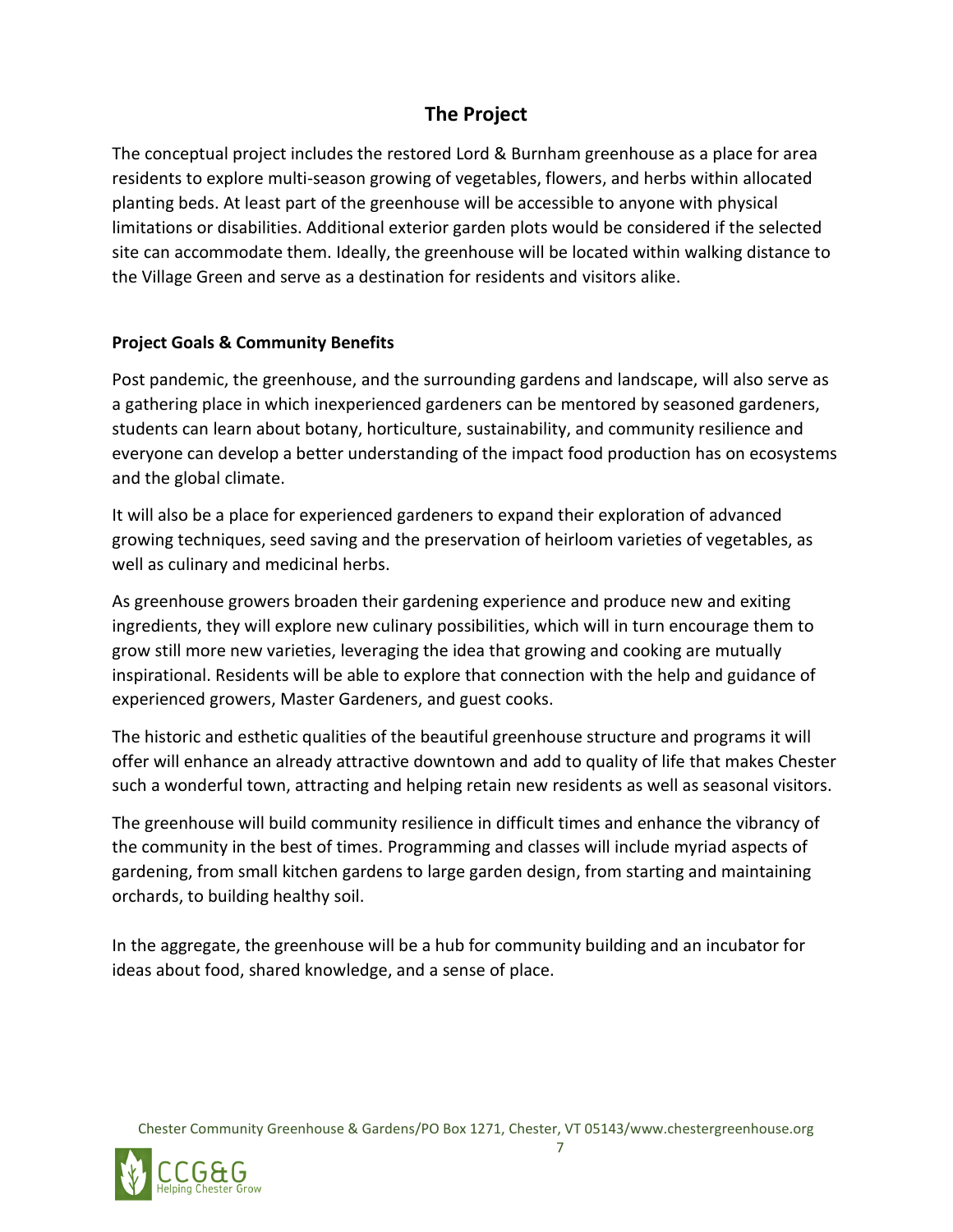#### **Project Phases**

The project plan has three general phases, as follows:

- **Phase I** Acquire a greenhouse, raise seed money, develop a web and social media presence, engage in community outreach, conduct an engineering analysis of the structure, identify a site, develop a site plan, obtain all required permits and approvals.
- **Phase II** Raise larger foundation grants to fund site preparation, excavation and construction of a foundation, reassembly of the structure, adding efficient glazing, developing internal and supporting infrastructure (planting beds, soil, water supply, venting, etc.)
- **Phase III** Develop administrative policies, procedures, and programs, develop sustainable operational funding models, allocate growing space, develop collaborative programs with local schools, manage volunteers, mentors, and teachers.

#### **Time Frames**

The pandemic has, and will continue, to impact the project. Phase II will require the acquisition of considerable capital, through government and foundation grants, to cover the anticipated construction and retrofitting costs. Those costs are roughly estimated to be between \$150,000 and \$250,000. (Note: actual costs will be site and technology dependent.)

Given those challenges, the best-case scenario for the opening of the greenhouse is eighteen to twenty-four months from when a site has been secured.

## **What the Project is Not**

- A for-profit business
- A project that will compete with local businesses
- A short-term project
- A project looking for ongoing local taxpayer funding

## **Location**

Chester Community Greenhouse and Gardens has developed the following high-level basic guidelines for the siting of the greenhouse:

- It should be walkable to the Village Green.
- It must be practically and esthetically compatible with the neighborhood.
- It must allow appropriate orientation to the sun.
- It must be compliant with all local, state, and Federal regulations.

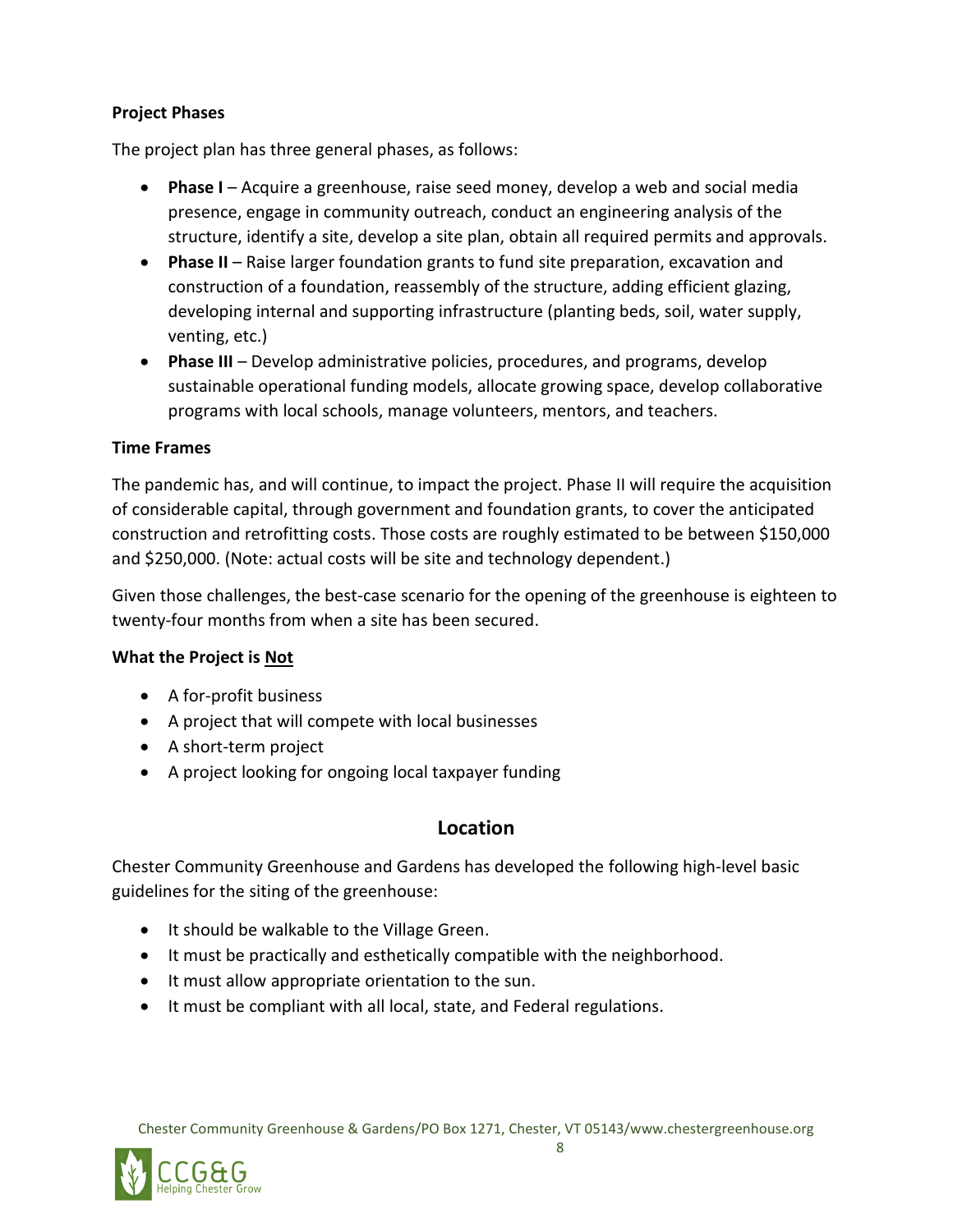#### **Site Search Committee**

The organization has formed a Site Search Committee and developed a granular site-evaluation matrix that documents a series of criteria including the size and location of each potential site, their orientation to the sun, the feasibility of meeting set-back and other zoning requirements, their proximity to wetlands, river corridors, flood plains and other environmental constraints, their potential access to water and electricity, access to existing public parking (the organization wishes to encourage walking rather than driving, wherever possible), the presence of obstructions such as ledges and trees (the organization is seeking minimal disturbance of existing trees and brush, and the habitat of birds, small mammals and pollinators.)

To date the organization has evaluated, or is in the process of evaluating, eight potential sites, six on private property and two on public property. No determination has yet been made as to which site is preferred and no presumption has been made as to the availability of the sites.

#### **Site Acquisition Mechanisms**

The organization is flexible in its approach to site acquisition. The preferred mechanism for private property use would be a donation of land or a long-term low-cost lease or deeded access.

The preferred mechanism for the use of public property would be an agreement, approved by the Town Attorney, which would allow the long-term use of the land for a clearly stated purpose, in a manner that is consistent with all local, state, and Federal regulations.

#### **Potential Sites Currently Being Evaluate**

The sites reviewed thus far vary in suitability. Some contain significant obstacles others have issues that could be more easily overcome.

One, all or none of these locations may ultimately prove suitable. Additional sites will be added to the evaluation list if and when they are identified by the Site Search Committee, property owners or members of the public. Sites reviewed thus far are listed in **Table A**.

The inclusion of a site on the evaluation list shown in Table A **does not** imply that the site has been offered or requested, it is simply part of an exploratory process to identify sites that may be suited for the greenhouse, subject to a comprehensive review, agreement by the owner(s), support from the community and the projected feasibility and expense of project completion.

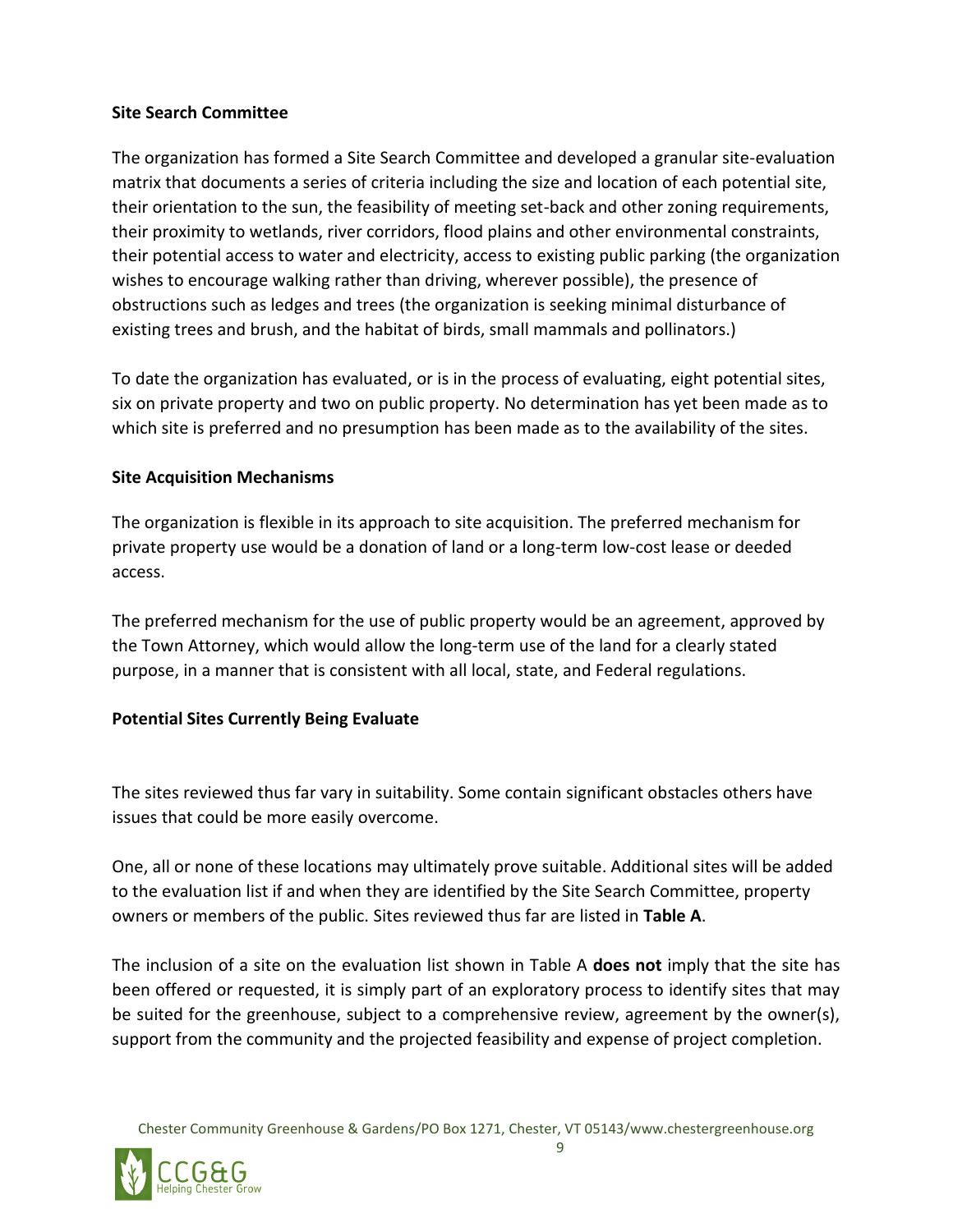#### **Table A- List of potential sites reviewed to date.**

| Property                                                                                                                      | <b>Notes</b>                                                                                                                                                                                                                                                                         |
|-------------------------------------------------------------------------------------------------------------------------------|--------------------------------------------------------------------------------------------------------------------------------------------------------------------------------------------------------------------------------------------------------------------------------------|
| Town property behind the Chester<br>Historical Society Building, to the<br>west of cemetery, parcel ID 575031,<br>3.86 acres. | Ideal central location, in close proximity to the Village Green,<br>parking is readily available, would integrate well with Academy<br>Building, cemetery, and Hearse Museum. Historic greenhouse<br>is consistent with neighborhood character. Near proposed<br>walking trails.     |
| Private property behind<br>Buttonwood Farm adjacent to<br>Lovers Lane, 616 Main Street, parcel<br>ID 565012, 86.5 acres.      | Attractive location, architecturally appropriate with farm<br>buildings. Proximity to Pinnacle and parking. 13-minute walk<br>from the Green, via Lovers Lane. The property owner has been<br>contacted through an intermediary caretaker. Owner has not<br>yet responded.           |
| Private property behind St. Luke's<br>Episcopal Church, 313 Main Street,<br>parcel ID 605012, .25 acres.                      | Great location on the green, available parking and close to EV<br>charging stations. Proximity to soft ball field, may require<br>protection for the structure. Lot is not wide enough to meet<br>set back requirements without a lot line adjustments or a<br>variance.             |
| Town property on Canal Street,<br>(Dan Davis Land & Pump House),<br>parcel ID 605031, 3.0 acres                               | Close proximity to the green, level site, no flood issues,<br>proximity to parking. Greenhouse would occupy part of an<br>open field and would be consistent with its current, informal<br>recreational use. Town back-up well is also on the site.                                  |
| Private property behind the First<br>Universalist Church, 211 North<br>Street, parcel ID 555020, 1.37 acres.                  | Not easily walkable from the green. Small in size, potential site<br>is contiguous with a designated wetland area.                                                                                                                                                                   |
| Private property behind St. Joseph's<br>Church, 96 S. Main Street, parcel ID<br>605153, 5.09 acres.                           | Nice open field with room for additional gardens. Parking<br>available. 7-minute walk from the green. Burlington Diocese<br>interested; local clergy not supportive at this time.                                                                                                    |
| (2) separate private properties on<br>1st Avenue.                                                                             | Potential flooding issues on both parcels. Both owners<br>contacted. In one case, the owner is supportive of the project<br>and willing to help but not looking to donate property at this<br>time. In the other case, no response has yet been received<br>from the property owner. |

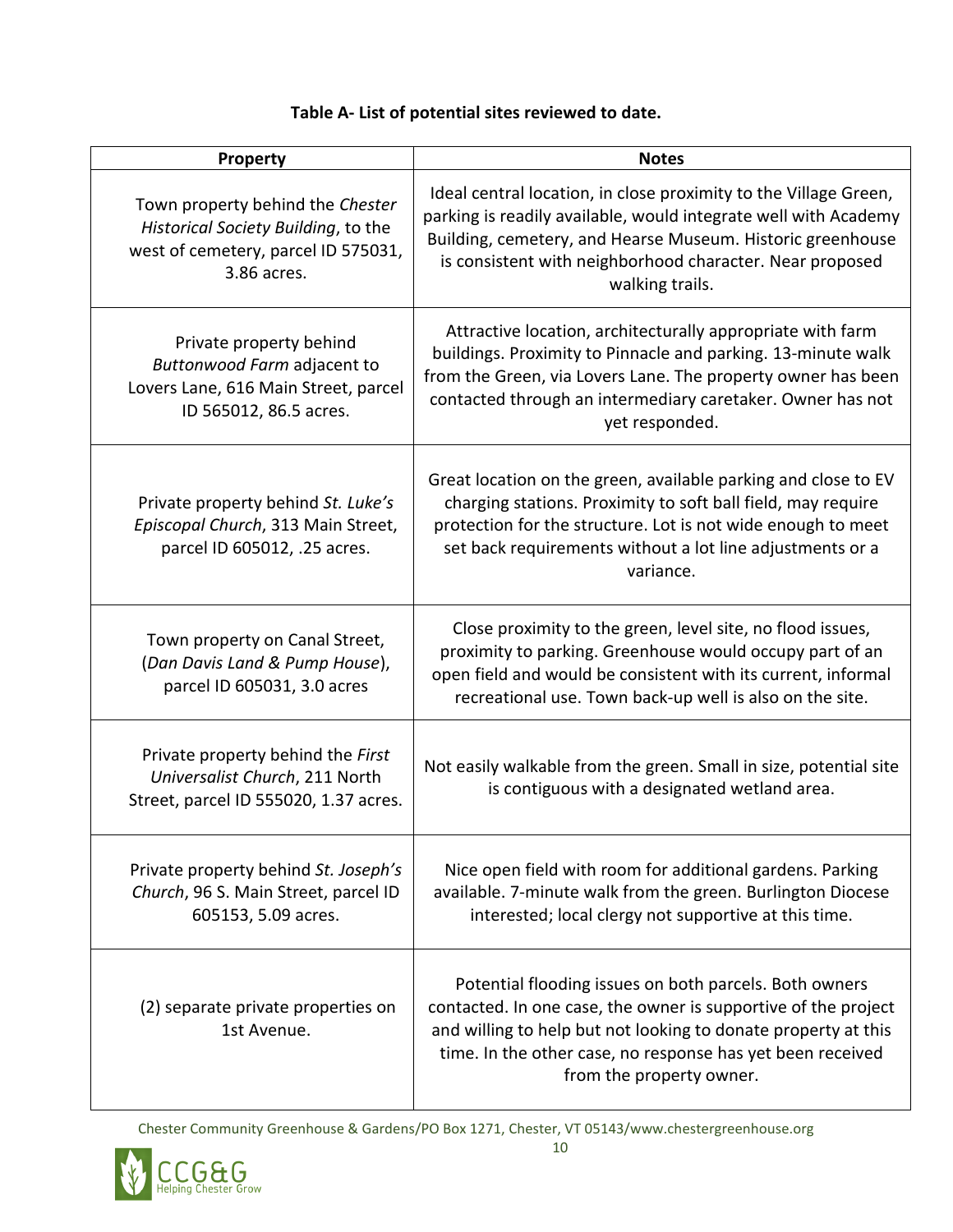Since the very nature of this proposed project is to serve the community, the community is encouraged to actively participate in the site selection process.

#### **Next Steps**

Chester Community Greenhouse & Gardens has three immediate priorities:

- 1. Locate a suitable site and negotiate the long-term use of that site with the property owner(s).
- 2. Contract an engineering study of the greenhouse to determine feasibility and cost of retrofitting the structure with high-efficiency glazing.
- 3. Develop a comprehensive site plan and an estimated budget for construction to inform the grant search and application process.

#### **What is Requested of the Town of Chester?**

- 1. A general resolution of support for the project, subject to all required permitting and approvals.
- 2. Consideration of the use of Town property for siting the greenhouse if such a site is identified as the preferred site.

#### **Excerpted Statements of Support**

"I have witnessed the growth of the CCG&G project from a simple idea to a thriving and sound non-profit organization with the proposed intent to establish a community greenhouse with outside gardening areas, while serving as a resource to the community by offering educational opportunities and addressing such issues as food insecurity, climate change, and sustainability. This endeavor will undoubtedly contribute to the economic well-being and growth." –**Tom Bock**, Vermont State Representative, Windsor District 3-1

I look forward to being part of the Chester Community Greenhouse and Gardens Project. I hope the town of Chester and the Select Board support this project in any way they can." - **Frank Kelley**, Chester-Andover Elementary School (CAES) Teacher, Chester Conservation Committee (CCC) Member, Chester Green Up Day Coordinator

"What a terrific project!" – **Robert Donald**, CEO/CFO, *The Windham Foundation*.



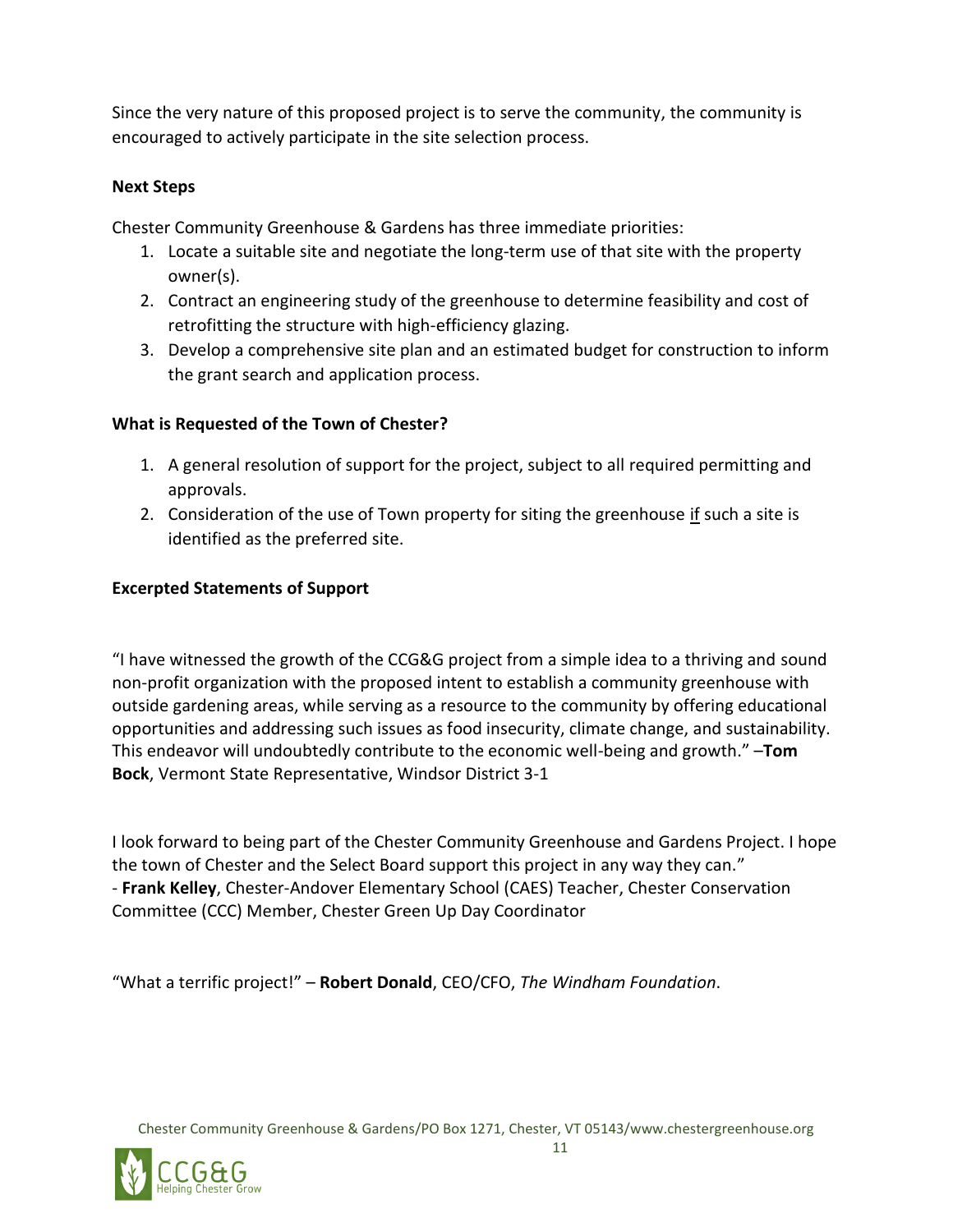"Few callings could be higher than mentoring a new generation of growers - and in a world that needs more community, this wonderful project will serve as a great example. That the greenhouse is almost a century old reminds us that our forebears knew a lot about how to live on this planet; recapturing that knowledge and that spirit is a key part of insuring that we will thrive in the decades ahead." - **Bill McKibben**, Vermont author, educator, and Co-Founder of *350.org*.

"We are especially pleased to be able to support your organization and program during the COVID-19 crisis" - **Jennifer Barrett**, *The Vermont Community Foundation*.

"I wholeheartedly support Chester Community Greenhouse & Gardens in their vision to bring a community greenhouse and garden to downtown Chester. This is a project I expect to serve as an example for other such groups and towns across the state of Vermont and the country. I can't wait to see it come to fruition!" - **Libby Weiland**, Statewide Network Coordinator, Vermont Community Garden Network

"Among the aspects of the project that merit the Town's support - aside from the obvious one of providing a very important service to citizens, both young and old - is the clarity of the organization's vision and the dedication of its members to bringing this rather complex undertaking to completion." - **Reverends Nicholas and Beverly Boke**

"Having owned an organic market and cafe in Chester Vermont for almost 15 years I am totally supportive of the restoration of the greenhouse project in Chester. It is amazing how this town can band together as a community. To have a place to grow organic food all year would be amazing. And an incredible learning experience for children as well as adults. This could be a template for other towns all over the United States. There is nothing more important than good health. And that starts with good food." - **Jackie Restmeyer**, Owner of the *Moon Dog Cafe*

"A community greenhouse and gardens will become an important asset to energize community and economic development and achievement of town goals." – **Carol Lighthall**, Executive Director, *Okemo Valley Chamber of Commerce*

"I also support this effort as a resource for transferable skills, interdisciplinary and project based education, and vertical integration of knowledge." – **Dr. Andrew Malaby**, PhD., *Green Mountain Union High School*

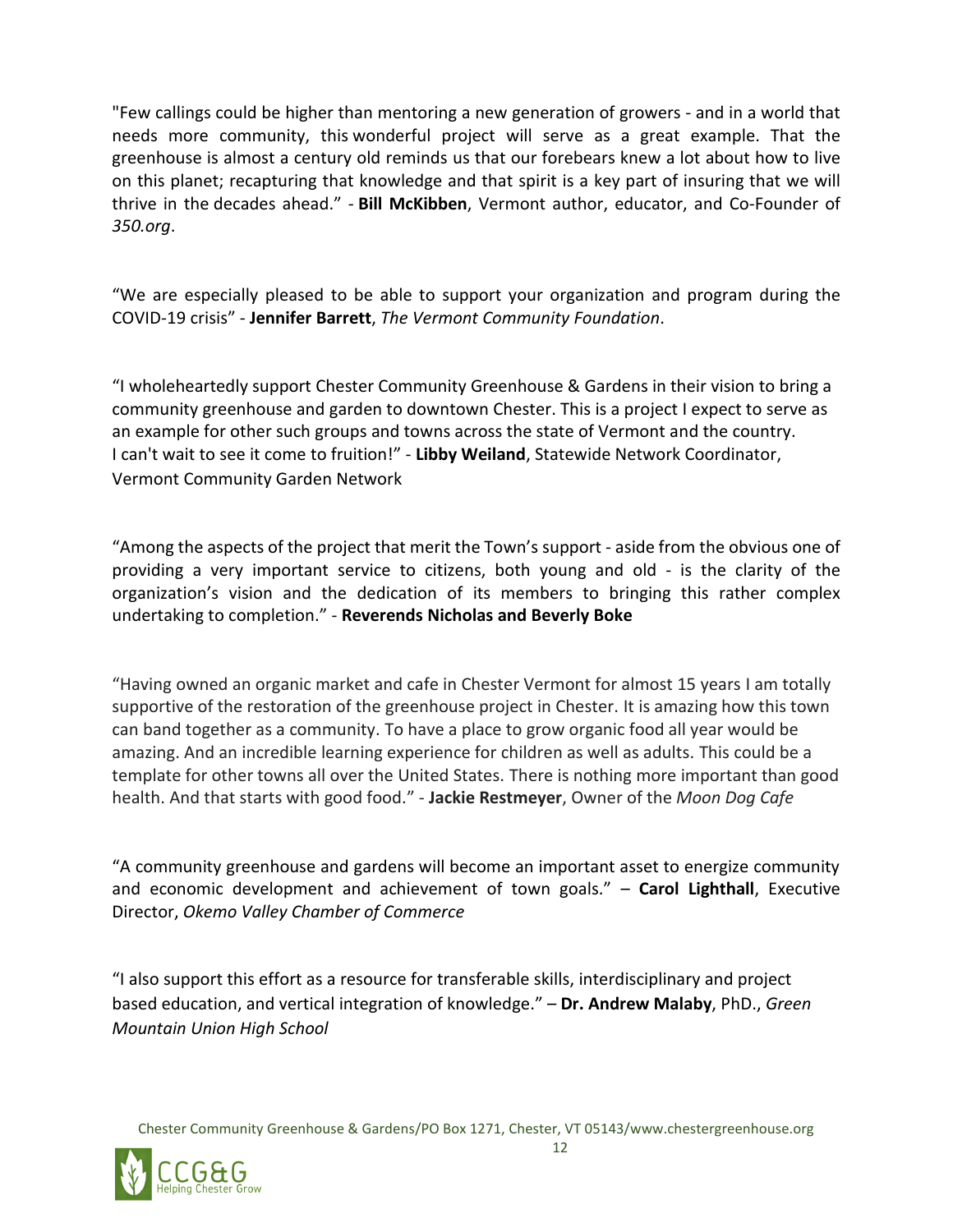**Letters/Emails of Support (as received)**



# **STATE OF VERMONT** GENERAL ASSEMBLY

January 11, 2021

Subject: Chester Community Greenhouse & Gardens

Project To Whom It May Concern,

It is my pleasure as State Representative of Windsor District 3-1, which includes Chester, to write a letter in support of the Chester Community Greenhouse & Gardens project.

I have witnessed the growth of the CCG&G project from a simple idea to a thriving and sound non-profit organization with the proposed intent to establish a community greenhouse with outside gardening areas, while serving as a resource to the community by offering educational opportunities and addressing such issues as food insecurity, climate change, and sustainability.

This endeavor will undoubtedly contribute to the economic well-being and growth of the Chester area. The antique and historic nature of the greenhouse alone will serve as an attraction to both residents and visitors to Chester providing a place for people to socialize and explore the town's unique local businesses.

I fully endorse the efforts of CCG&G as they seek external funding to support a vision designed to benefit the community at large.

My Best Wishes for a Successful Venture,

State Representative Tom Bock, Windsor District 3-1 PO Box 131, Chester, VT 05143 802-875-2222 tmbock@vermon

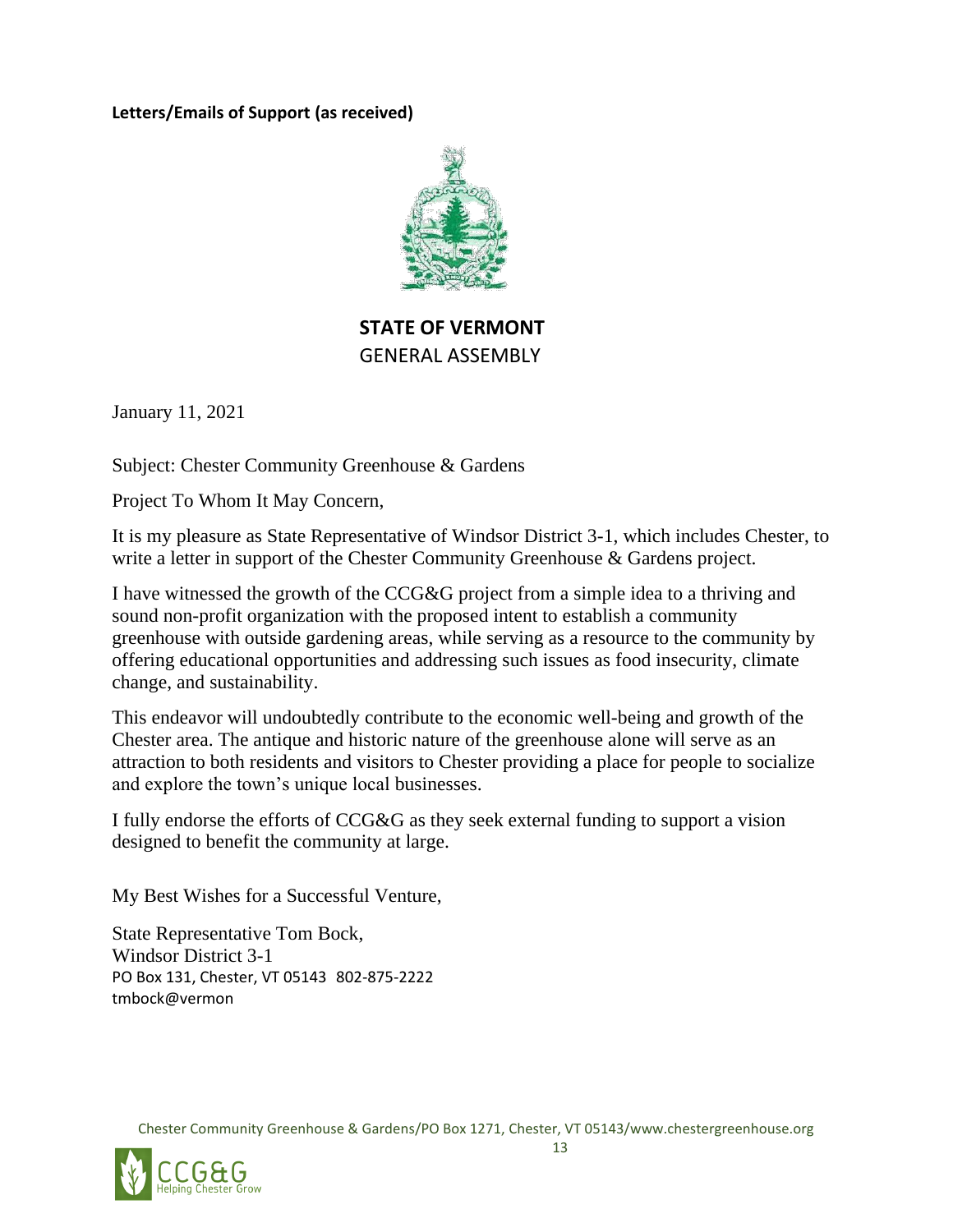January 4th, 2021

- To: Julie Hance, Chester Town Manager The Chester Select Board
- From: Frank Kelley
	- Chester-Andover Elementary School (CAES) Teacher Chester Conservation Committee (CCC) Member Chester Green Up Day Coordinator

Re: Letter of Support for the Chester Community Greenhouse and Garden Project

The Chester Community Greenhouse and Garden (CCGG) Project is an exciting opportunity for the town of Chester. I have seen how gardens, community service, and people of all ages benefit from time outside with a purpose.

The CAES Grateful Garden has grown from six small, raised beds back in 2008 to eleven beds of varying height for students and community members of all ages. Throughout the years, students have had the opportunity to get their hands in soil, witness the transformation from seed to plant to fruit, and to be care-providers. These moments inspire our future farmers, scientists, craftspeople, and artists to build a strong connection to their food and to the land that supports it. The CCGG Project has the potential to expand this part of our students' education, taking it in new directions.

Students and the community benefit when students see themselves as contributing members of a project. Ownership, investment, and pride have been noticed as students participate in Green Up Day, tend the Grateful Garden, and work on the Town Forest Trail behind Brookside Cemetery. These community-based projects provide students with a way to contribute to the town. The more opportunities we can provide for students to do that, the better. The CCGG would be a perfect fit.

The COVID-19 pandemic has led many folks to spend more time outdoors. Recreation, gardening, walks, and more are essential. Locals and visitors alike play at the Pinnacle, hike around the Lost Mine Trail, and support businesses in town when they are finished. The CCGG Project has the potential to share knowledge, skills, and more with the community and others stopping by. With all these activities, the town of Chester benefits.

I look forward to being part of the Chester Community Greenhouse and Gardens Project. I hope the town of Chester and the Select Board support this project in any way they can.



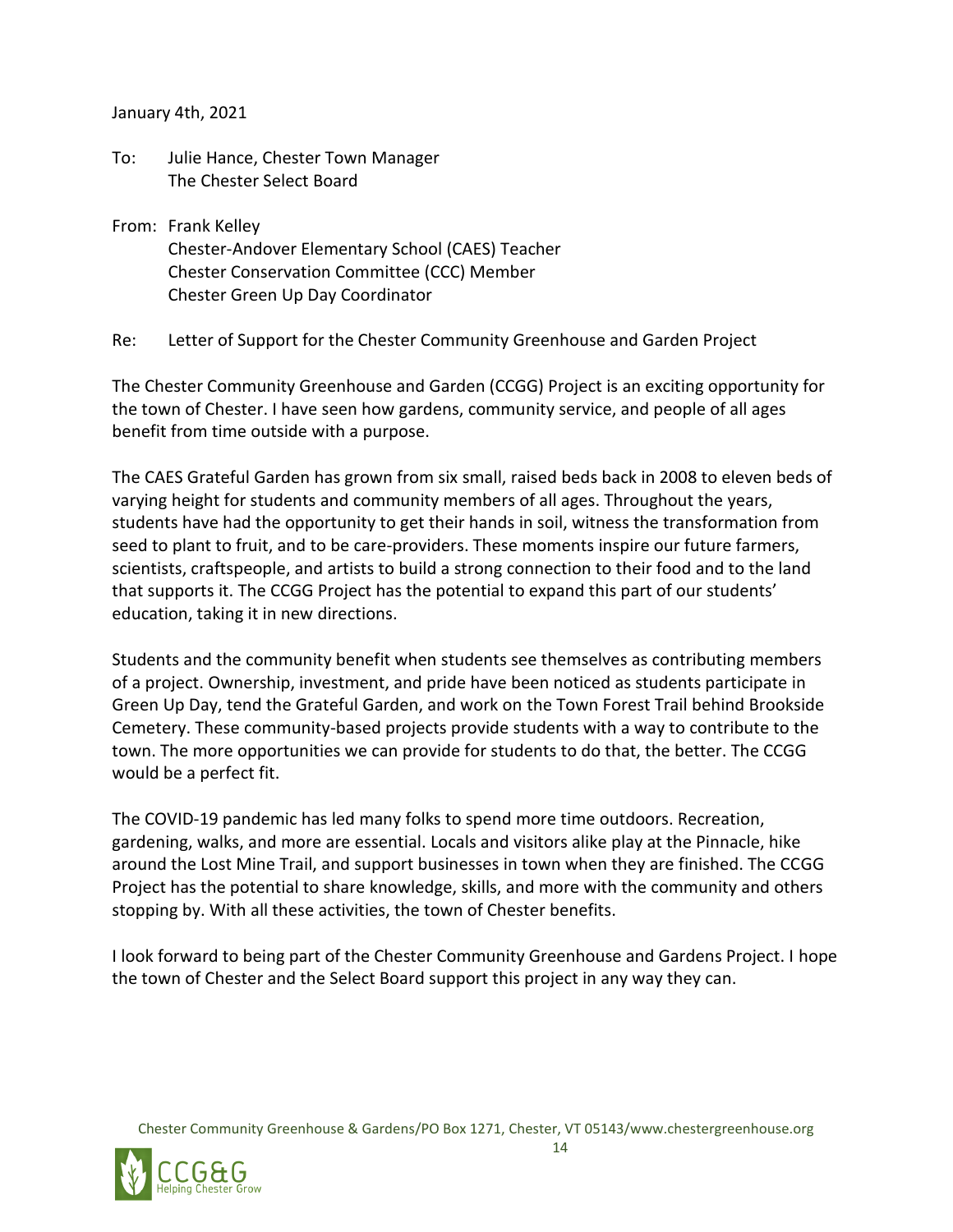The Reverends Nicholas and Beverly Boke 50 Meadow Rd. Chester, VT 05143 802-875-8483; nickboke@gmail.com December 30, 2020

The Board of Selectmen Town of Chester PO Box 370 Chester, VT 05143

Dear Selectboard Members,

We are writing to support the request by the Chester Community Greenhouse and Gardens (CCGG) to locate a historic greenhouse on property within the village. The request comes with a larger commitment by the CCGG to renovate and maintain the Greenhouse, as well as provide training and mentorships to, as international environmentalist Bill McKibben put it, mentor "a new generation of growers."

Among the aspects of the project that merit the Town's support—aside from the obvious one of providing a very important service to citizens, both young and old—is the clarity of the organization's vision and the dedication of its members to bringing this rather complex undertaking to completion. Such clarity and dedication bode well for the future of the project, indicating that support by the Town would not be wasted-this is not a flyby-night group of starry-eyed idealists, but a knowledgeable group of people who know what they want to do, why, and how to do it.

Although we are new Chester residents, we have been involved in the town for decades. Both of us have regularly filled the pulpit of the First Universalist Parish of Chester (the "Stone Church") since the early '90s, and Nicholas worked for the Chester-based Vermont Center for the Book until the late '90s. Our knowledge of and affection for the Town is longstanding.

Feel free to get in touch with us if you have questions or comments.

Sincerely,

BM Bole

Nicholas and Beverly Boke

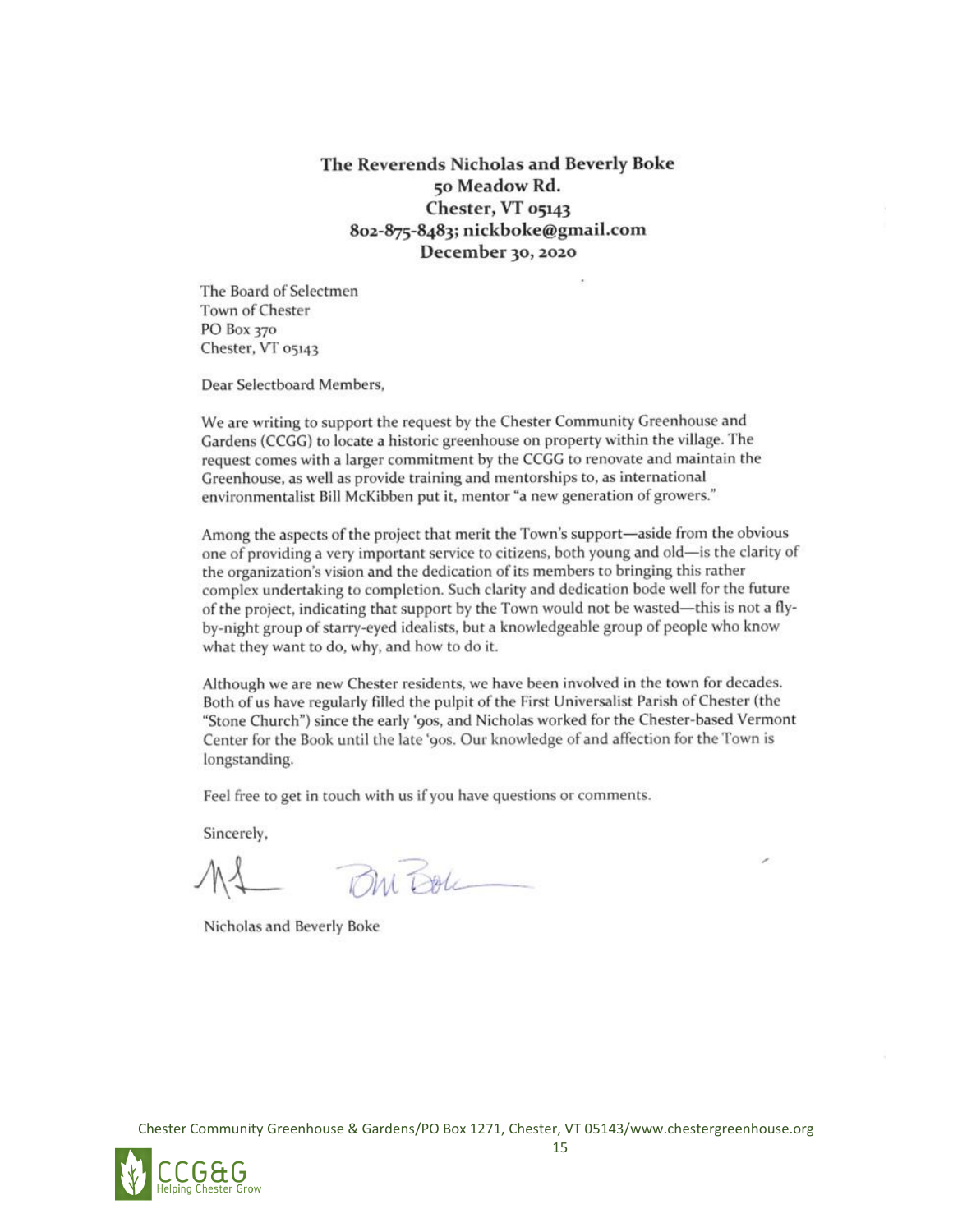

January 2, 2020

Robert Nied, Director, Acting Treasurer Chester Community Greenhouse & Gardens Chester, Vermont 05143

Dear Robert,

Please accept this letter in support for the Chester Community Greenhouse & Gardens Project.

This project, to me, represents many positive attributes to the Chester Community and its citizens. Here are a few aspects that come to mind:

- It becomes another great example of Chester citizens investing in the community'sfuture.
- **•** The project can offer interesting programs about associated history, horticulture and perhaps connections to growing one's own food.
- A project like this too will further enhance the community's richness and quality of life for the people who live and work there and strengthen the town's ability engage visitors and potential new residents.
- A community greenhouse and gardens will become an important asset to energize community and economic development and achievement of town goals.

I am in full support of this project and wish you much success. Please let me know how I can assist further.

Best regards, Carol Lighthall Executive Director

> 57 Pond Street, PO Box 333, Ludlow, VT 05149 Tel. 802-228-5830 [www.yourplaceinvermont.com](http://www.yourplaceinvermont.com/)

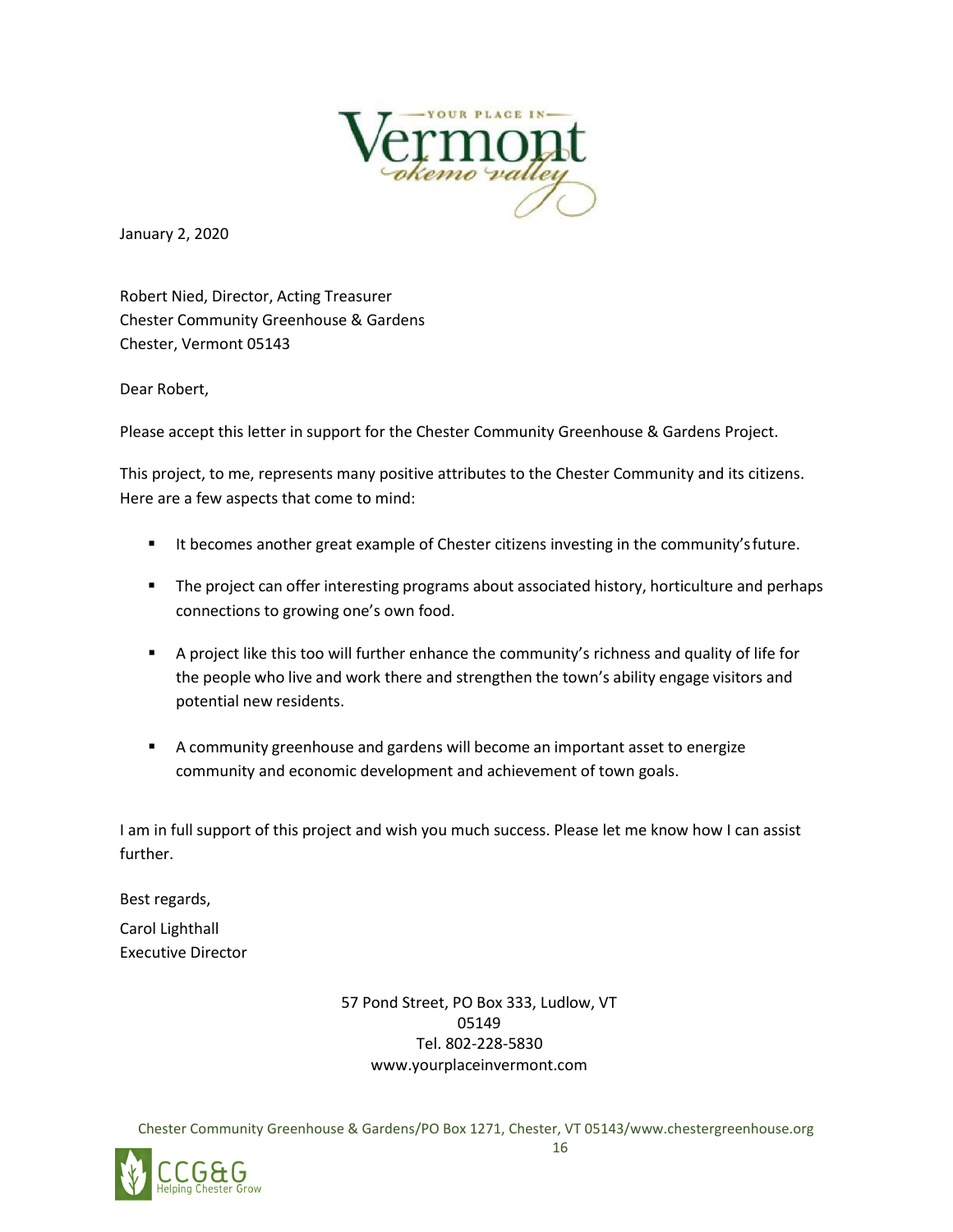

January 7, 20021

To Whom it May Concern:

As Statewide Network Coordinator of the Vermont Community Garden Network I've been wholly encouraged by the incredible uprising of people growing gardens in the face of this past challenging year. In my work I well know the deep value of gardening, especially in community--the way such a simple act can provide for people's basic needs, lift spirits, and improve mental health, encourage an individual's confidence in the ability to care for themselves and their family, and actively foster healthier and more connected communities.

That's why, when I heard about the group in Chester working to develop a community greenhouse/garden space I was eager to jump on a call and see what I could do to help! This group is another inspiring story of citizens who saw the challenge, the division, and the increased need brought to light by the pandemic and put themselves to work on a project that would ease this past year's challenges by bringing a bright spot to their town, pulling people together, and lightening the load for their neighbors experiencing food insecurity.

I wholeheartedly support Chester Community Greenhouse & Gardens in their vision to bring a community greenhouse and garden to downtown Chester. This is a project I expect to serve as an example for other such groups and towns across the state of Vermont and the country.

I can't wait to see it come to fruition!

Sincerely, Libby Weiland Statewide Network Coordinator Vermont Community Garden Network

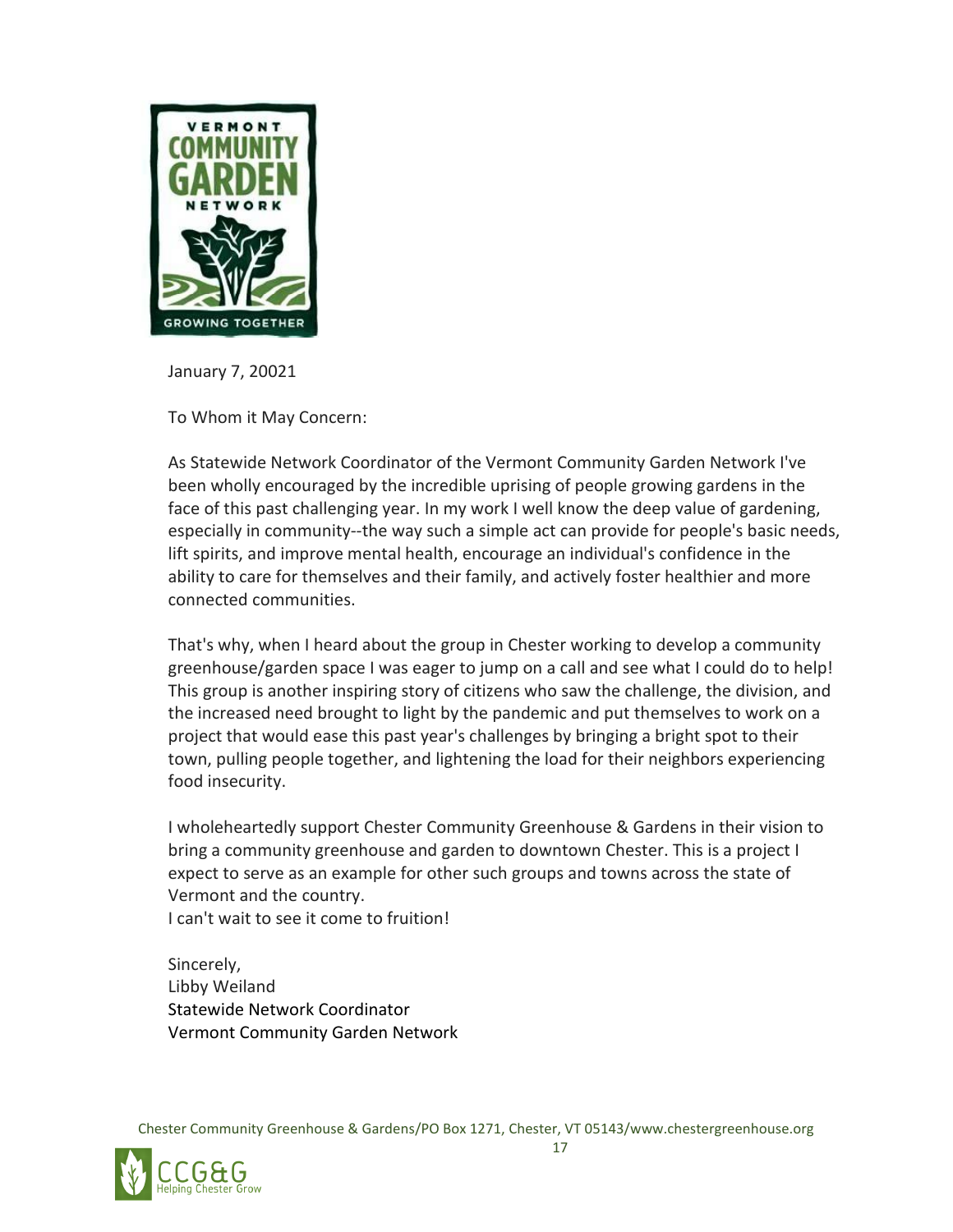#### **GREEN MOUNTAIN UNION HIGH SCHOOL** 716 VT-103 Chester VT, 01543

January 7, 2020

#### To Whom it May Concern:

I submit this letter to express my full professional support for the Chester Community Greenhouse and Garden's efforts to build a multi-use local greenhouse in Chester, VT. Key aspects of the project underpinning this support are 1) building general knowledge about gardening within the local community as touchpoints within the classroom. 2) potential use as exploratory and experimental space to actively learn broad scientific concepts, and 3) use within the larger context of educational experience. This resource and community experience will serve to augment local science education through experiences inside and outside the classroom.

Within every plant is a model of science in all of its forms. Cellular machines use biochemical reactions to transmit energy and information in response to environmental factors using chemical and physical principles. The basic example of water comes to mind. Plants control cellular pumps, leading to spontaneous flow of water from soil to leaves in response to low water levels. Every component is an example of a general scientific principle. The pumps are made out of chemical building blocks and work through a reverse filtering process. And water moves through rocks, soil and plants based on chemical properties of water brought about by physical forces.

I also support this effort as a resource for transferable skills, interdisciplinary and project-based education, and vertical integration of knowledge. Hands-on skills in a garden are transferable in any labor market, whether the skills are sourcing and working with machinery, managing other people, strategizing plots and growing schedules, or speaking with stakeholders. Although the greenhouse would be a focal point in project-based learning for me, it also holds a pivotal place within interdisciplinary topics such as food insecurity, resource management, genetically modified foods, and climate change. And the greenhouse serves as a node continued education as students learn about the same topics through different lenses - zooming out, zooming in, and looking around - with the greenhouse as a constant resource.

In summary, the completion of this project would extend and expand educational opportunities and experiences regardless of the integration within the traditional classroom. I encourage your full support behind this committee's efforts.

Sincerely,

Juden L' Mely

Dr. Andrew Malaby, PhD, MAT